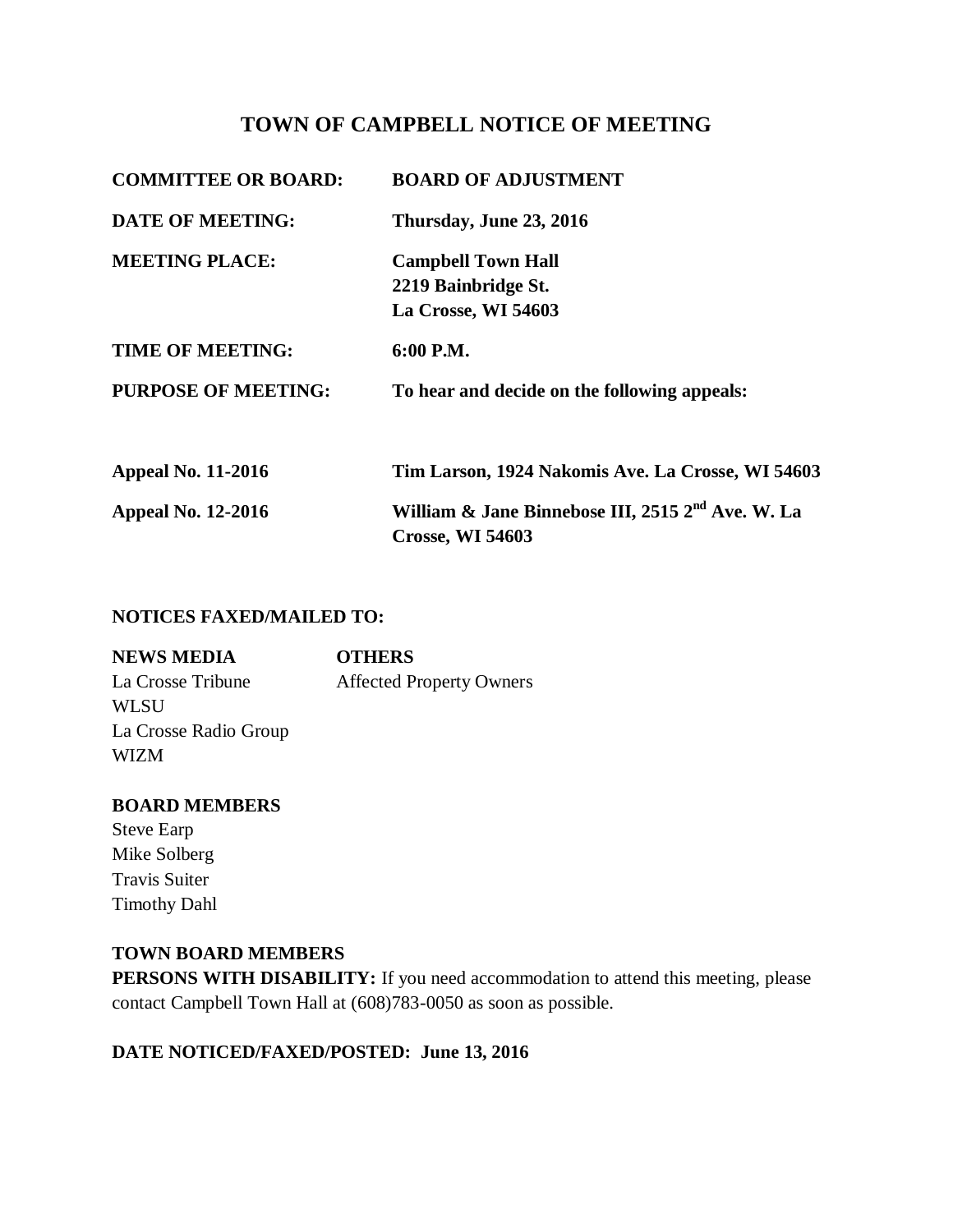## **APPEAL #11-2016**

## **NOTICE OF APPEAL**

NOTICE IS HEREBY GIVEN THAT ON THE 23rd day of JUNE, 2016 at 6:00 P.M. AT CAMPBELL TOWN HALL, 2219 BAINBRIDGE STREET, LA CROSSE, WI, THERE WILL BE HEARD AND CONSIDERED BY THE BOARD OF ADJUSTMENT CREATED UNDER THE TERMS AND PROVISIONS OF THE TOWN OF CAMPBELL ZONING ORDINANCE, THE APPEAL OF:

# **TIM LARSON, 1924 NAKOMIS AVE., LA CROSSE, WI 54603**

THE FOLLOWING DESCRIBED PROPERTY IN THE TOWN OF CAMPBELL: 4TH ADD HIAWATHA ISLANDS ADD LOT 63 & PRT LOT 64 BEG SW COR LOT 64 S77D6ME 117.91FT N18D56ME 20.11FT N84D42MW 120.93FT S15D12MW 4FT TO POB INCLUD LAND TO WATERS EDGE, in Section 19, R7W, T16N, Property Address: 1924 Nakomis Ave. Town of Campbell

REASON FOR APPEAL: Permit denied to construct a 276 square foot addition that will lie partially within the required 8 foot side yard setback on this 0.43 acre lot.

**ANY PERSON HAVING A CONCERN IN THIS MATTER WILL BE GIVEN THE OPPORTUNITY TO BE HEARD RELATIVE TO THE GRANTING OR DENIAL OF THE APPEAL.** *WRITTEN CORRESPONDENCE CAN BE READ INTO THE RECORD OF A PUBLIC HEARING BY THE SUBMITTING INTERESTED PARTY OR REPRESENTATIVE. A TECHNICAL REPORT PREPARED AND SUBMITTED BY OTHER GOVERNMENTAL AGENCIES SHALL BE READ INTO THE RECORD. ALL OTHER CORRESPONDENCE IS RETAINED ON FILE WITH THE ZONING ADMINISTRATOR.*  IF YOU HAVE ANY QUESTIONS, PLEASE CALL (608)783-0050.

DATED THIS \_\_\_\_ day of \_\_\_\_\_\_\_\_\_\_\_\_\_\_\_\_\_, \_\_\_\_\_\_\_\_

\_\_\_\_\_\_\_\_\_\_\_\_\_\_\_\_\_\_\_\_\_\_\_\_\_\_\_\_\_\_\_\_\_\_\_\_\_\_\_\_\_\_\_\_\_\_\_

Chadwick Hawkins, Zoning Administrator

**PERSONS WITH DISABILITIES: IF YOU NEED ACCOMODATION TO ATTEND THIS MEETING, CONTACT CAMPBELL TOWN HALL (608)783-0050 THE WEDNESDAY BEFORE THE MEETING SO THAT ARRANGEMENTS CAN BE MADE.**